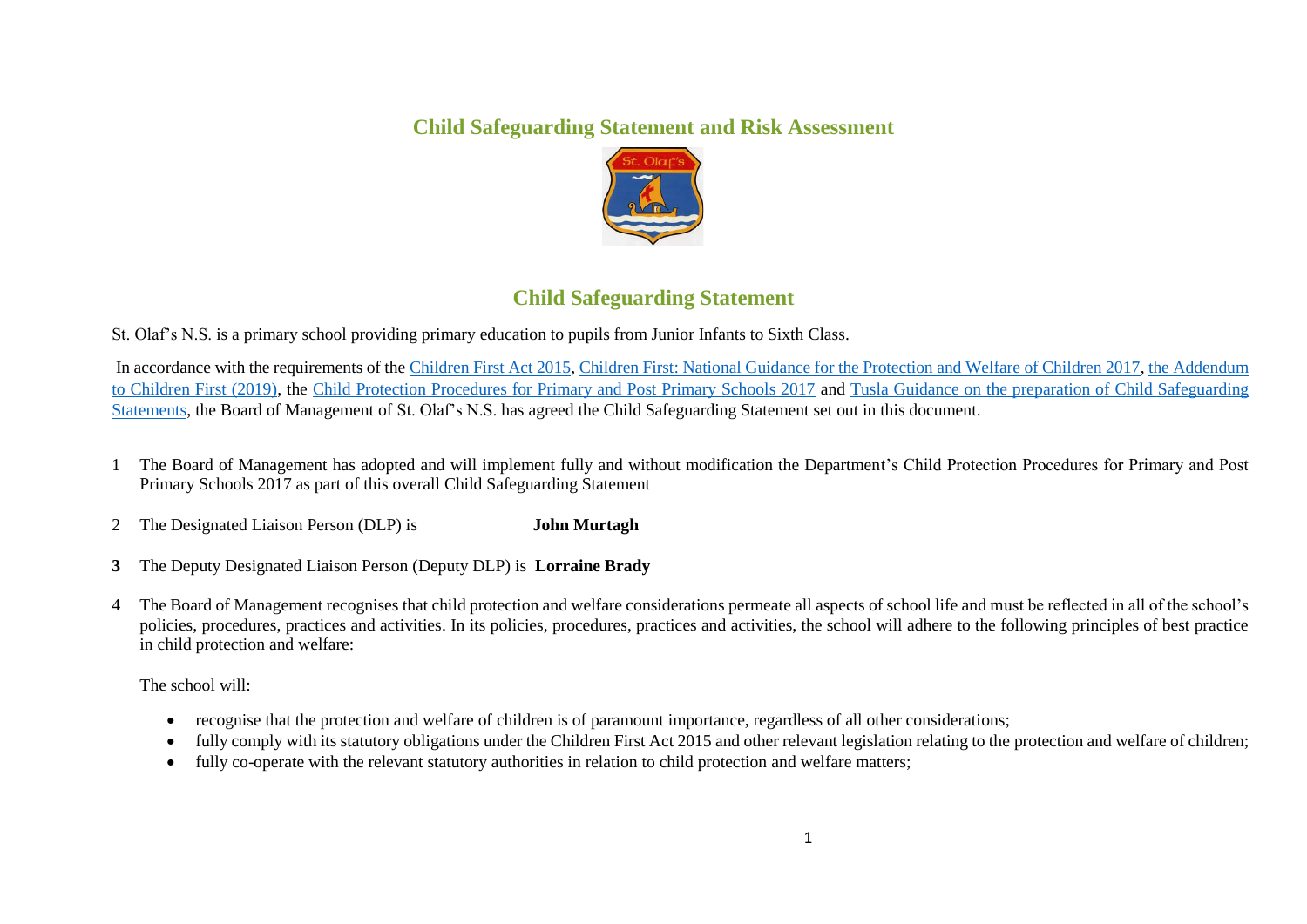- adopt safe practices to minimise the possibility of harm or accidents happening to children and protect workers from the necessity to take unnecessary risks that may leave themselves open to accusations of abuse or neglect;
- develop a practice of openness with parents and encourage parental involvement in the education of their children; and
- fully respect confidentiality requirements in dealing with child protection matters.

The school will also adhere to the above principles in relation to any adult pupil with a special vulnerability.

- 5 The following procedures/measures are in place:
	- In relation to any member of staff who is the subject of any investigation (howsoever described) in respect of any act, omission or circumstance in respect of a child attending the school, the school adheres to the relevant procedures set out in Chapter 7 of the Child Protection Procedures for Primary and Post-Primary Schools 2017 and to the relevant agreed disciplinary procedures for school staff which are published on the DE website.
	- In relation to the selection or recruitment of staff and their suitability to work with children, the school adheres to the statutory vetting requirements of the [National Vetting Bureau \(Children and Vulnerable Persons\) Acts 2012 to 2016](https://revisedacts.lawreform.ie/eli/2012/act/47/revised/en/pdf) and to the wider duty of care guidance set out in relevant Garda vetting and recruitment circulars published by the Department of Education and available on the DE website.
	- In relation to the provision of information and, where necessary, instruction and training, to staff in respect of the identification of the occurrence of harm (as defined in the 2015 Act) the school-
		- $\triangleright$  Has provided each member of staff with a copy of the school's Child Safeguarding Statement
		- $\triangleright$  Ensures all new staff are provided with a copy of the school's Child Safeguarding Statement
		- $\triangleright$  Encourages staff to avail of relevant training
		- $\triangleright$  Encourages Board of Management members to avail of relevant training
		- $\triangleright$  The Board of Management maintains records of all staff and Board member training
	- In relation to reporting of child protection concerns to Tusla, all school personnel are required to adhere to the procedures set out in the Child Protection Procedures for Primary and Post-Primary Schools 2017, including in the case of registered teachers, those in relation to mandated reporting under the Children First Act 2015.
	- In this school the Board has appointed the abovenamed DLP as the "relevant person" (as defined in the Children First Act 2015) to be the first point of contact in respect of the schools child safeguarding statement.
	- All registered teachers employed by the school are mandated persons under the Children First Act 2015.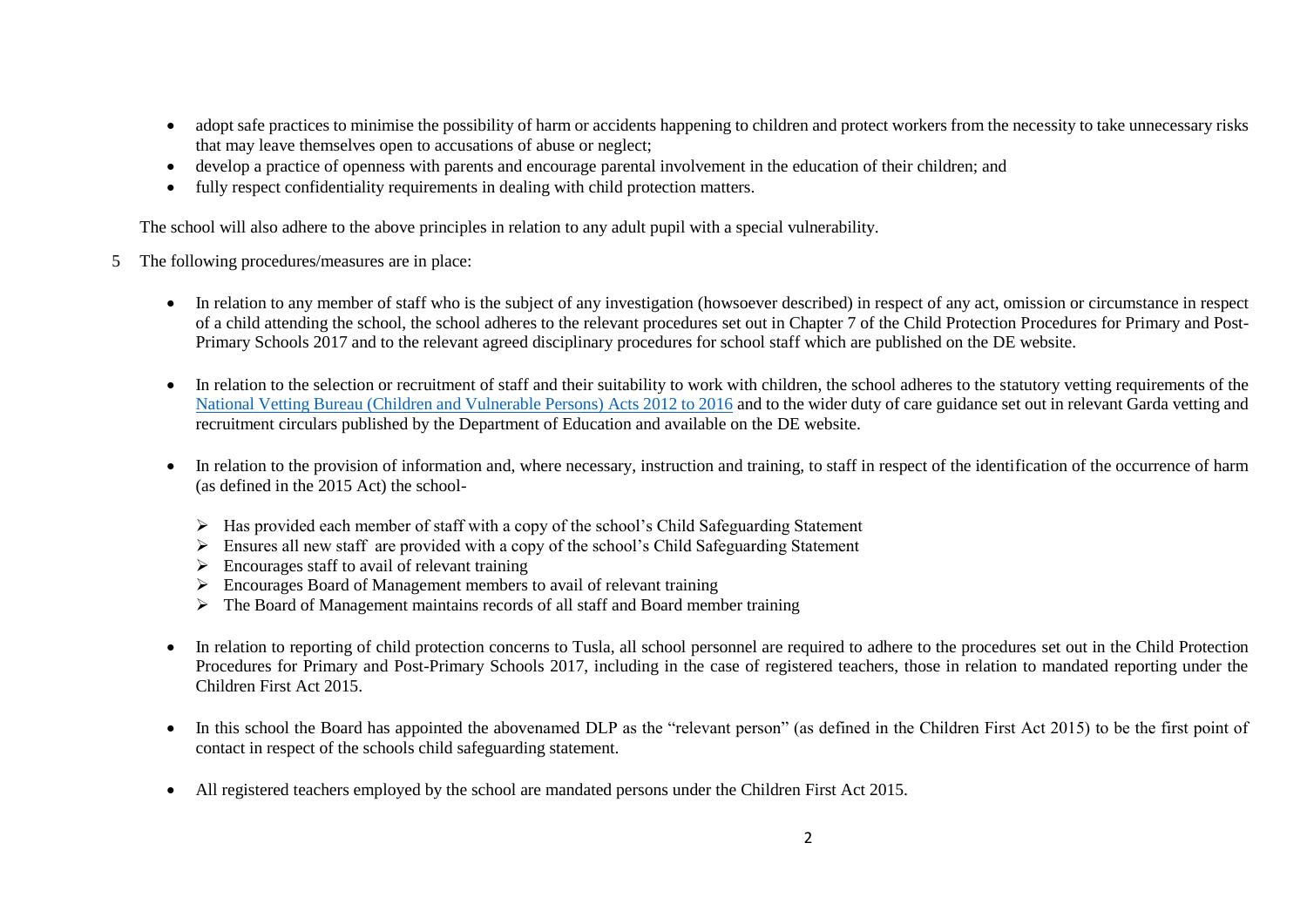- In accordance with the Children First Act 2015 and the Addendum to Children First (2019), the Board has carried out an assessment of any potential for harm to a child while attending the school or participating in school activities. A written assessment setting out the areas of risk identified and the school's procedures for managing those risks is included with the Child Safeguarding Statement.
- The various procedures referred to in this Statement can be accessed via the school's website, the DE website or will be made available on request by the school.

Note: The above is not intended as an exhaustive list. Individual Boards of Management shall also include in this section such other procedures/measures that are of relevance to the school in question.

- 6 This statement has been published on the school's website and has been provided to all members of school personnel, the Parents' Association and the patron. It is readily accessible to parents and guardians on request. A copy of this Statement will be made available to Tusla and the Department if requested.
- 7 This Child Safeguarding Statement will be reviewed annually or as soon as practicable after there has been a material change in any matter to which this statement refers.

This Child Safeguarding Statement was adopted by the Board of Management on 14/9/2021.

This Child Safeguarding Statement was reviewed by the Board of Management on 13/9/2021.

 $Signal:$   $Signal:$ 

Chairperson of Board of Management Principal/Secretary to the Board of Management

Date: \_\_\_\_\_\_\_\_\_\_\_\_\_\_\_\_\_\_\_\_\_\_\_\_\_\_ Date: \_\_\_\_\_\_\_\_\_\_\_\_\_\_\_\_\_\_\_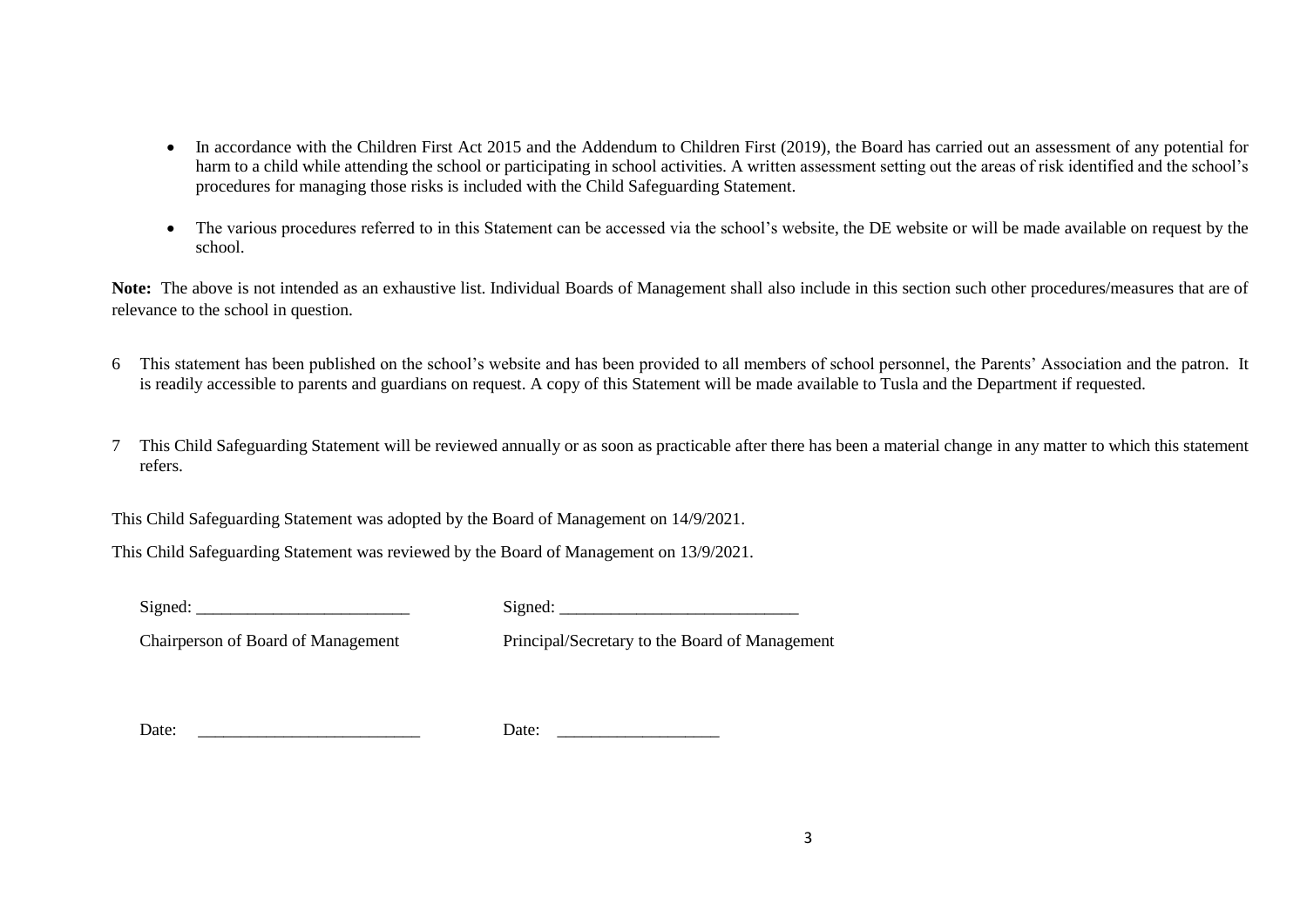## **Child Safeguarding Risk Assessment of St Olaf's NS**

In accordance with section 11 of the Children First Act 2015 and with the requirement of Chapter 8 of the *Child Protection Procedures for Primary and Post-Primary Schools 2017*, the following is the Written Risk Assessment of St Olaf's NS. In column one a number of activities relevant to our school are listed. These activities without the proper measures would be rated as a high risk of potential harm.

| School activities and areas of<br>potential risk in the school<br>environment. | The likelihood of<br>such harm<br>occurring. Rated:<br><b>High Medium or</b><br>Low | <b>The School has</b><br>identified the following<br><b>Risk of Harm</b> | Who is<br>responsible   | The School has the following procedures in<br>place to address identified risks                   |
|--------------------------------------------------------------------------------|-------------------------------------------------------------------------------------|--------------------------------------------------------------------------|-------------------------|---------------------------------------------------------------------------------------------------|
| <b>Staff Recruitment and Training</b>                                          |                                                                                     |                                                                          |                         |                                                                                                   |
| Recruitment of school personnel.                                               | Low                                                                                 | Harm to the child                                                        | Board of<br>Management/ | Garda vetting policy for all those with<br>$\bullet$<br>direct unsupervised contact with children |
| Personnel to include:                                                          |                                                                                     |                                                                          | Interview               | Requirement to provide proof of<br>$\bullet$                                                      |
| <b>Teachers</b>                                                                |                                                                                     |                                                                          | Panel/                  | qualification and training before                                                                 |
| <b>SNAs</b>                                                                    |                                                                                     |                                                                          | Principal               | employment                                                                                        |
| Substitute teachers                                                            |                                                                                     |                                                                          |                         | Child Safeguarding Statement on display<br>$\bullet$                                              |
| Caretaker/Secretary/Cleaners<br>٠                                              |                                                                                     |                                                                          |                         | in prominent place in the school                                                                  |
| Sports coaches<br>$\bullet$                                                    |                                                                                     |                                                                          |                         | DES procedures made available to all<br>$\bullet$                                                 |
| External guests. Eg Accord<br>$\bullet$                                        |                                                                                     |                                                                          |                         | staff                                                                                             |
| <b>Tutors/PA Facilitators</b>                                                  |                                                                                     |                                                                          |                         |                                                                                                   |
| Visitors/contractors present in                                                |                                                                                     |                                                                          |                         |                                                                                                   |
| school during school hours                                                     |                                                                                     |                                                                          |                         |                                                                                                   |
| Training by school personnel in                                                | Low                                                                                 | Harm not recognised.                                                     | Board of                |                                                                                                   |
| <b>Child Protection matters</b>                                                |                                                                                     | Harm not reported<br>promptly                                            | Management              | Child Safeguarding Statement on display<br>in prominent place in the school                       |
|                                                                                |                                                                                     |                                                                          | Principal               | DES procedures made available to all<br>$\bullet$                                                 |
|                                                                                |                                                                                     |                                                                          |                         | staff.                                                                                            |
|                                                                                |                                                                                     |                                                                          |                         | Staff consultation on the formation of the<br>$\bullet$                                           |
|                                                                                |                                                                                     |                                                                          |                         | Risk assessment and safeguarding                                                                  |
|                                                                                |                                                                                     |                                                                          |                         | statement                                                                                         |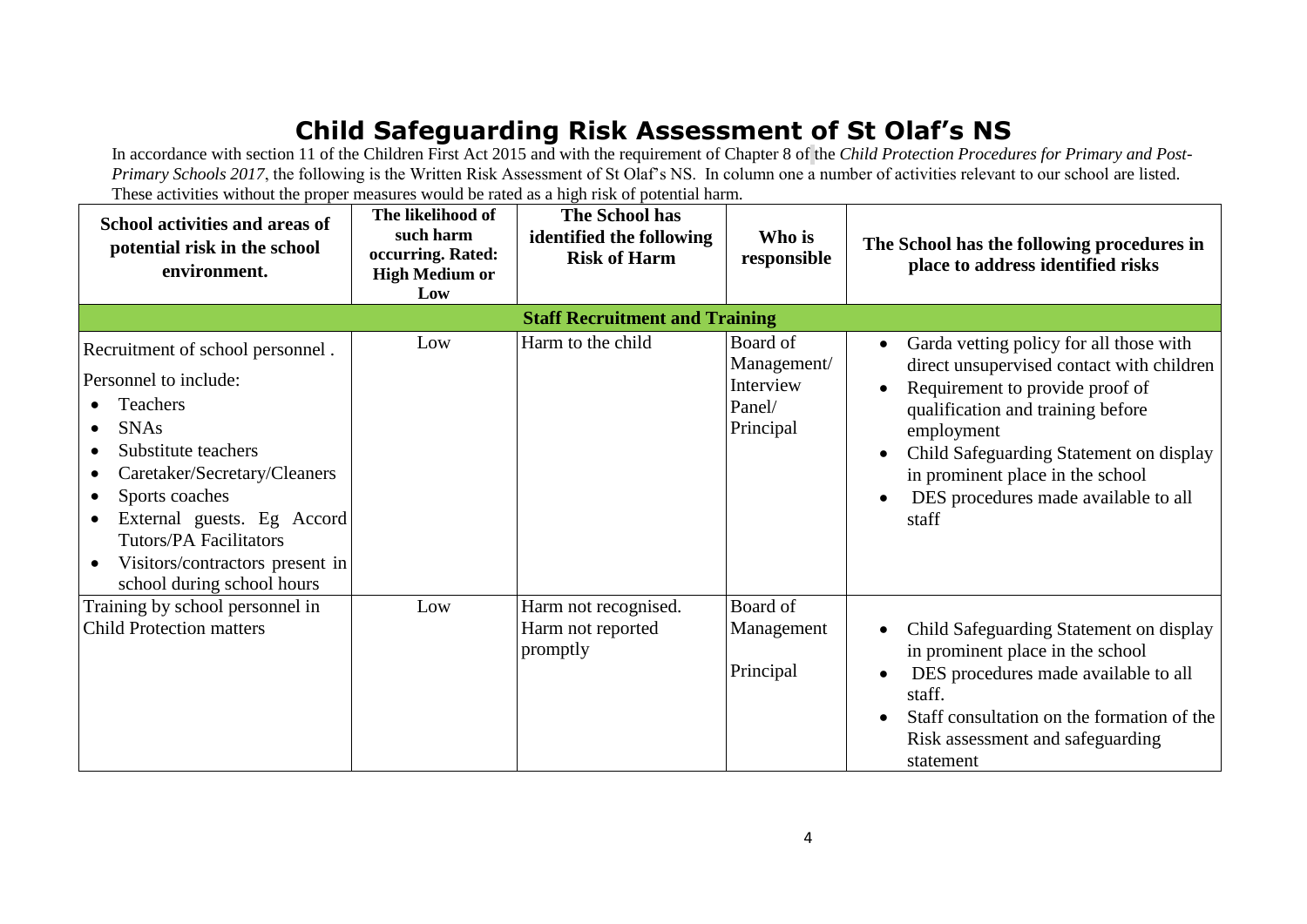| Student<br>teachers<br>undertaking                                   | Low | Harm to pupils          | Teacher                      | DLP& DDLP attended PDST face to<br>face training<br>All staff completed Tusla training &<br>$\bullet$<br>other online training offered by PDST<br><b>Supervision Policy</b><br>$\bullet$                          |
|----------------------------------------------------------------------|-----|-------------------------|------------------------------|-------------------------------------------------------------------------------------------------------------------------------------------------------------------------------------------------------------------|
| training placement in school                                         |     |                         |                              | <b>College Vetting Policy</b><br>Close teacher observation                                                                                                                                                        |
| Transition year students<br>undertaking work experience in<br>school | Low | Harm to pupils          | Teacher                      | Supervision Policy (Under the<br>$\bullet$<br>supervision of teachers at all times)                                                                                                                               |
|                                                                      |     | <b>Remote Schooling</b> |                              |                                                                                                                                                                                                                   |
| Live virtual meetings, class/school<br>assemblies                    | Med | Harm to child           | Principal<br><b>Teachers</b> | <b>Staff CPD</b><br>$\bullet$<br>Team's policy (including parent<br>permission and consent)<br>Co-hosting by at least two staff members<br>$\bullet$                                                              |
| Remote Teaching and Learning                                         | Low | Harm to child           | Principal<br>Teacher         | Use of DES approved platforms<br>Teacher approval and control over<br>posting of content/responses<br>Teacher/Staff CPD<br>Pre-recorded lessons<br>Parental consent and supervision                               |
| SPHE Curriculum coverage                                             | Low | Harm to child           | Principal<br>Teacher         | Provision for coverage of sensitive topics<br>in SPHE curriculum following<br>resumption of face to face schooling<br>Liaising with post-primary providers in<br>event of certain areas not adequately<br>covered |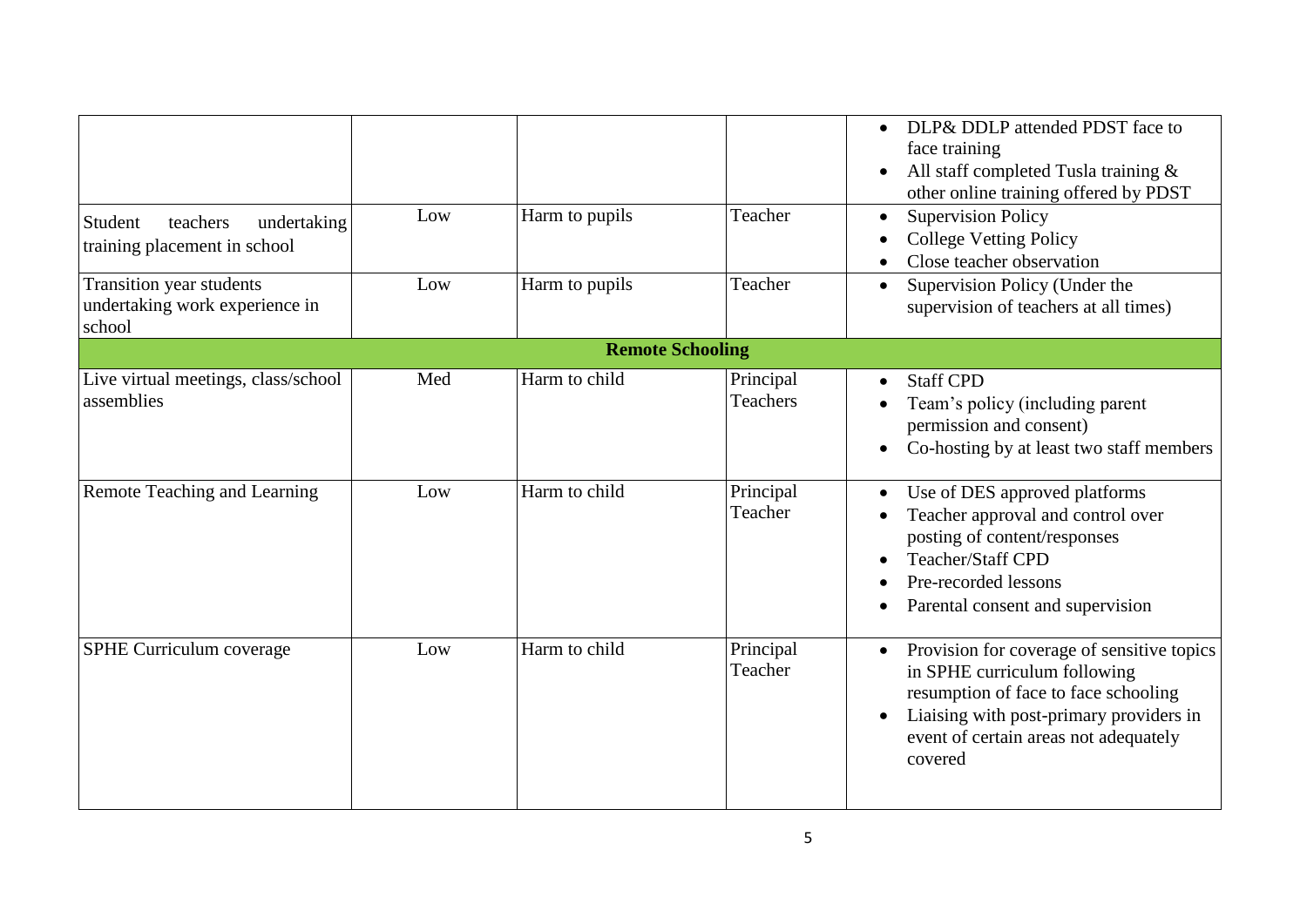| <b>Classroom Teaching &amp; Special Education</b>                        |      |                                                                                                                                 |                                             |                                                                                                                                                                                                                                                                                                                                                                 |
|--------------------------------------------------------------------------|------|---------------------------------------------------------------------------------------------------------------------------------|---------------------------------------------|-----------------------------------------------------------------------------------------------------------------------------------------------------------------------------------------------------------------------------------------------------------------------------------------------------------------------------------------------------------------|
| One to one teaching                                                      | Low  | Harm to SEN Child                                                                                                               | Principal<br>Teacher                        | School has policy in place for one to one<br>teaching (See child protection policy and H&S<br>policy)<br>Glass in window<br>Shared teaching areas                                                                                                                                                                                                               |
| Care of children with special<br>needs, including intimate care<br>needs | Low  | Harm to child                                                                                                                   | Teacher<br><b>SNA</b>                       | See H&S policy, Child Protection policy,<br>$\bullet$<br>SNA policy and Covid Response Plan                                                                                                                                                                                                                                                                     |
| Managing of challenging<br>behaviour amongst pupils.                     | High | Harm to child<br>Harm to staff                                                                                                  | Teacher<br>Principal<br>Deputy<br>Principal | Code of Behaviour<br>$\bullet$<br><b>Assemblies</b>                                                                                                                                                                                                                                                                                                             |
| Curricular Provision in respect of<br>SPHE, RSE, Stay Safe.              | Low  | Harm to child                                                                                                                   | Principal<br>Teacher                        | School implements SPHE, RSE, Stay<br>Safe in full<br>Accord<br>$\bullet$<br>Staff training in Stay Safe programme,<br>updated training in RSE, SPHE plan<br>updated and reviewed by PDST                                                                                                                                                                        |
| Daily admission and dismissal of<br>pupils                               | Med  | Harm from other pupils<br>Unknown adults on the<br>playground<br>Unknown adults in<br>"waiting area" from<br>1.30 <sub>pm</sub> | Principal<br><b>Teachers</b><br><b>SNAs</b> | Admission and dismissal of pupils<br>supervised by Teachers (class level<br>appropriate)<br>Notice and reminders to parents re<br>morning supervision<br>Notices and reminders to parents re<br>$\bullet$<br>admission and dismissal<br>Reporting procedures/incidents at<br>reception. Monitoring of CCTV,<br>Late register and sign out register in<br>effect |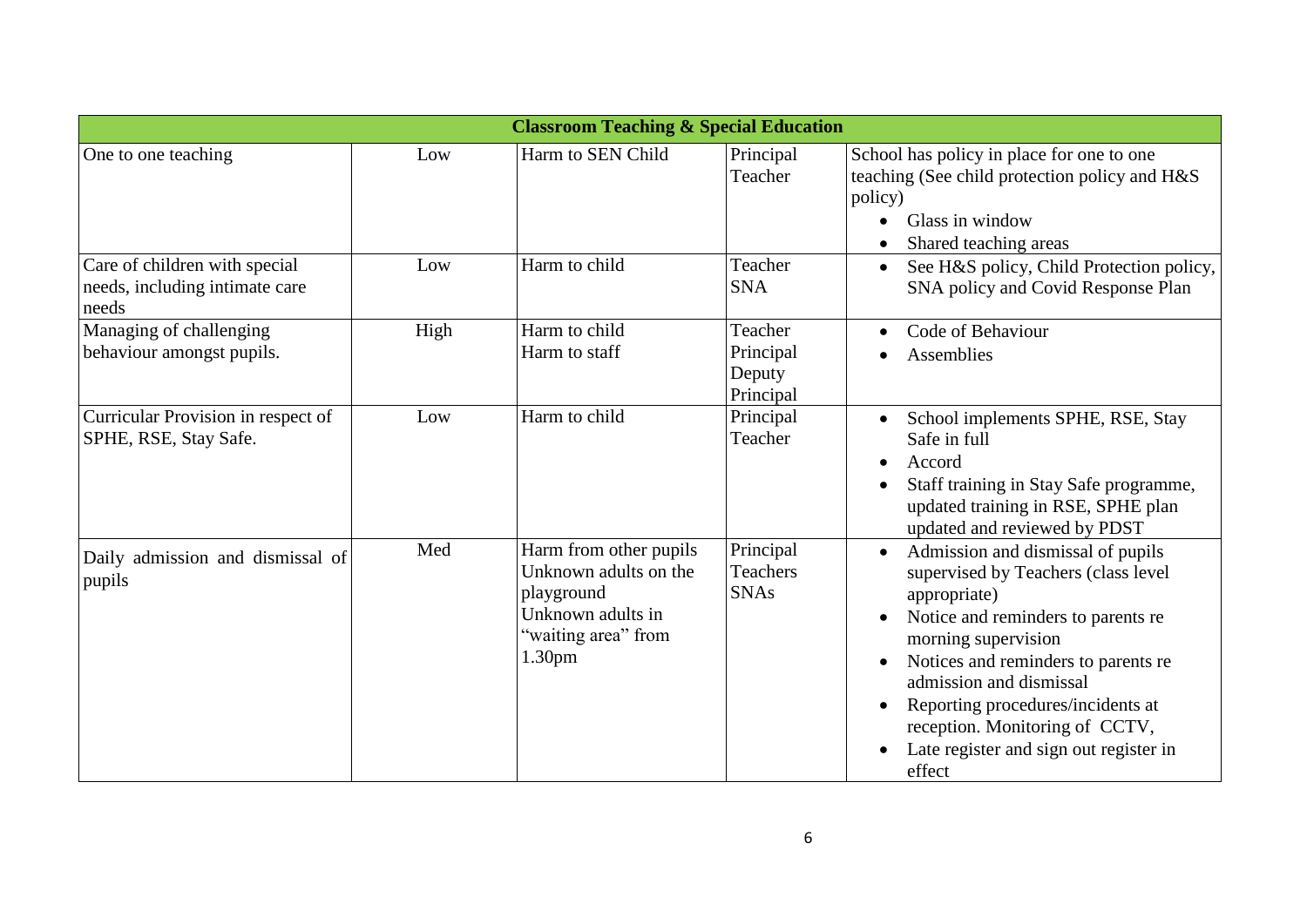| Application of sanctions under the<br>school's Code of<br>Behaviour<br>including detention and suspension<br>of pupils, confiscation of phones<br>etc. | Low | Harm to pupils                                        | Principal<br>Teacher                             | Code of Behaviour<br>$\bullet$<br><b>Anti-Bullying Policy</b><br>Friends First/Fun Friends                                                                                                      |
|--------------------------------------------------------------------------------------------------------------------------------------------------------|-----|-------------------------------------------------------|--------------------------------------------------|-------------------------------------------------------------------------------------------------------------------------------------------------------------------------------------------------|
|                                                                                                                                                        |     | <b>Extra-curricular activities</b>                    |                                                  |                                                                                                                                                                                                 |
| <b>Sporting Activities</b><br><b>Sports Coaches</b>                                                                                                    | Low | Harm to pupils                                        | Principal<br>Teacher<br>Teacher in<br>charge.    | All coaches vetted and qualification<br>/references confirmed. (where necessary)<br>Teachers supervising.<br>$\bullet$<br>Policy & Procedures in place (See<br>$\bullet$<br>supervision policy) |
| <b>Annual Sports Day</b>                                                                                                                               | Med | Harm to pupils. E.g.<br>Unknown people in the<br>park | Principal,<br><b>Teachers</b><br><b>SNAs</b>     | <b>Supervision Policy</b><br>$\bullet$<br>Extra staff pupil ratio.                                                                                                                              |
| Use of off-site facilities for school<br>activities                                                                                                    | Med | Harm to pupils                                        | Teachers in<br>charge                            | <b>Supervision Policy</b><br>Verification of external agencies Child<br>Protection Procedures. Eg Tours                                                                                         |
| After school use of school premises<br>by other organisations eg PA<br>classes                                                                         | Low | Harm to pupils                                        | Teachers in<br>charge<br>Parents'<br>Association | PA policy and insurance<br>$\bullet$<br>Personnel vetted and trained with Tusla<br>Relevant child protection procedures<br>completed and awareness of DLP role<br>for non-mandated personnel    |
|                                                                                                                                                        |     | <b>General Risk of Harm</b>                           |                                                  |                                                                                                                                                                                                 |
| Recreation breaks for pupils                                                                                                                           | Med | Harm from other children                              | Teachers on<br>yard<br>supervision               | <b>Anti-Bullying Policy</b><br><b>Supervision Policy</b><br>Code of Behaviour<br>Assemblies<br><b>SPHE</b> lessons                                                                              |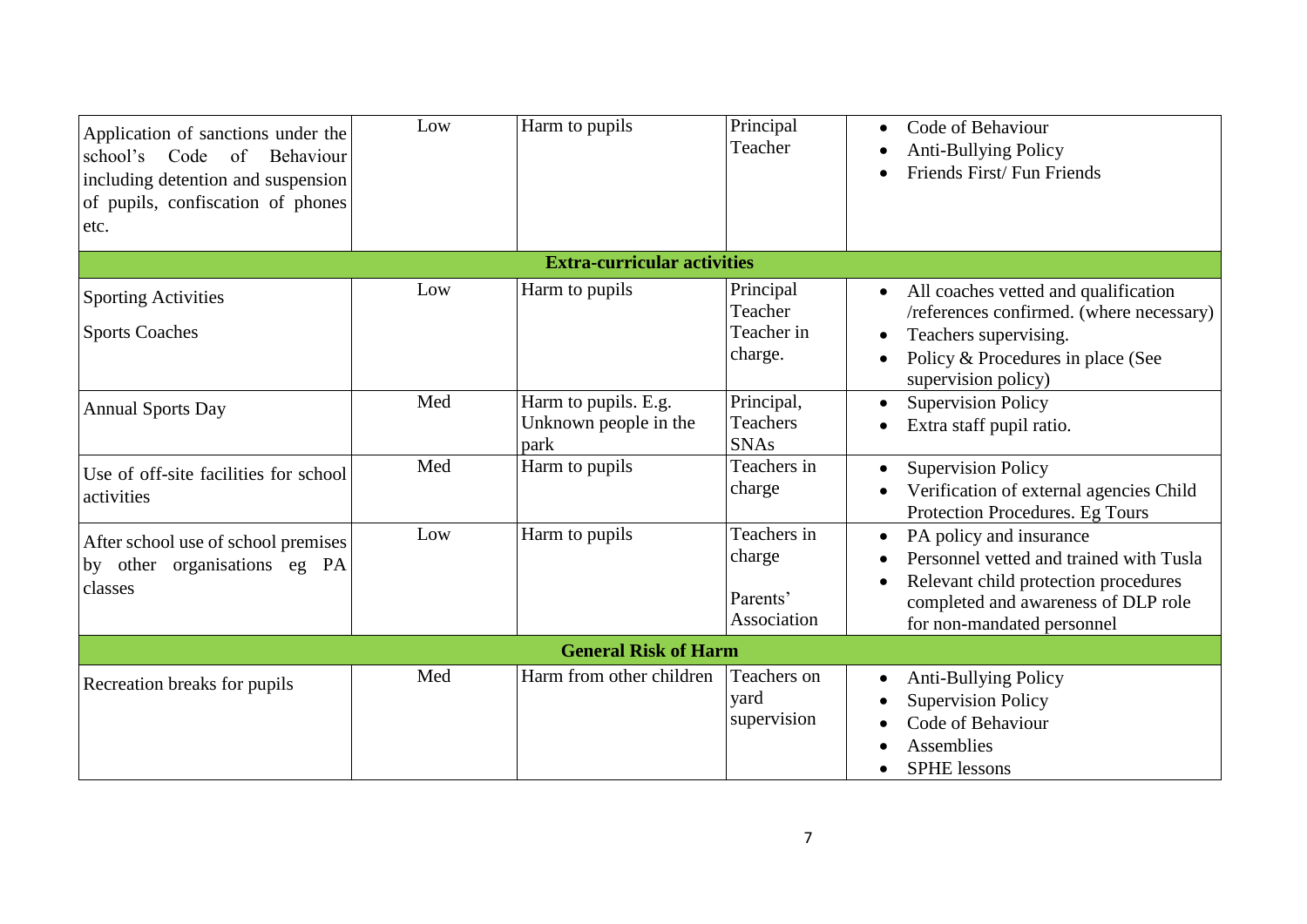| Use<br>of<br>Information<br>and<br>Technology<br>Communication<br>by<br>pupils in school                                                                                                                                                                                                                                                | Low | <b>Cyber Bullying</b><br>Accessing inappropriate<br>material | <b>Class Teacher</b>             | ICT policy<br><b>NCTE</b><br><b>Anti-Bullying Policy</b><br>Code of Behaviour<br>Cyber Safety Ireland (external speakers)<br>Assemblies<br>No unsupervised access to internet for<br>pupils |
|-----------------------------------------------------------------------------------------------------------------------------------------------------------------------------------------------------------------------------------------------------------------------------------------------------------------------------------------|-----|--------------------------------------------------------------|----------------------------------|---------------------------------------------------------------------------------------------------------------------------------------------------------------------------------------------|
| Use of video/photography/other<br>media to record school events                                                                                                                                                                                                                                                                         | Low | Harm to the child                                            | Principal<br>Deputy<br>Principal | <b>Health and Safety Policy</b><br><b>ICT Policy</b><br>Parental consent on admission form<br><b>Vetting Policy</b><br>Reminder to parents not to post publicly<br>(eg Christmas Plays)     |
| <b>Toilet Areas</b>                                                                                                                                                                                                                                                                                                                     | Low | Harm to the child                                            | <b>Teachers</b><br><b>SNAs</b>   | Supervision policy<br>SNA policy                                                                                                                                                            |
| <b>Important Note:</b> It should be noted that risk in the context of this risk assessment is the risk of<br>"harm" as defined in the Children First Act 2015 and not general health and safety risk. The definition<br>of harm is set out in Chapter 4 of the Child Protection Procedures for Primary and Post-Primary<br>Schools 2017 |     |                                                              |                                  |                                                                                                                                                                                             |

In undertaking this risk assessment, the board of management has endeavoured to identify as far as possible the risks of harm that are relevant to this school and to ensure that adequate procedures are in place to manage all risks identified. While it is not possible to foresee and remove all risk of harm, the school has in place the procedures listed in this risk assessment to manage and reduce risk to the greatest possible extent.

This risk assessment has been completed by the Board of Management on 14/09/2021. It shall be reviewed as part of the school's annual review of its Child Safeguarding Statement.